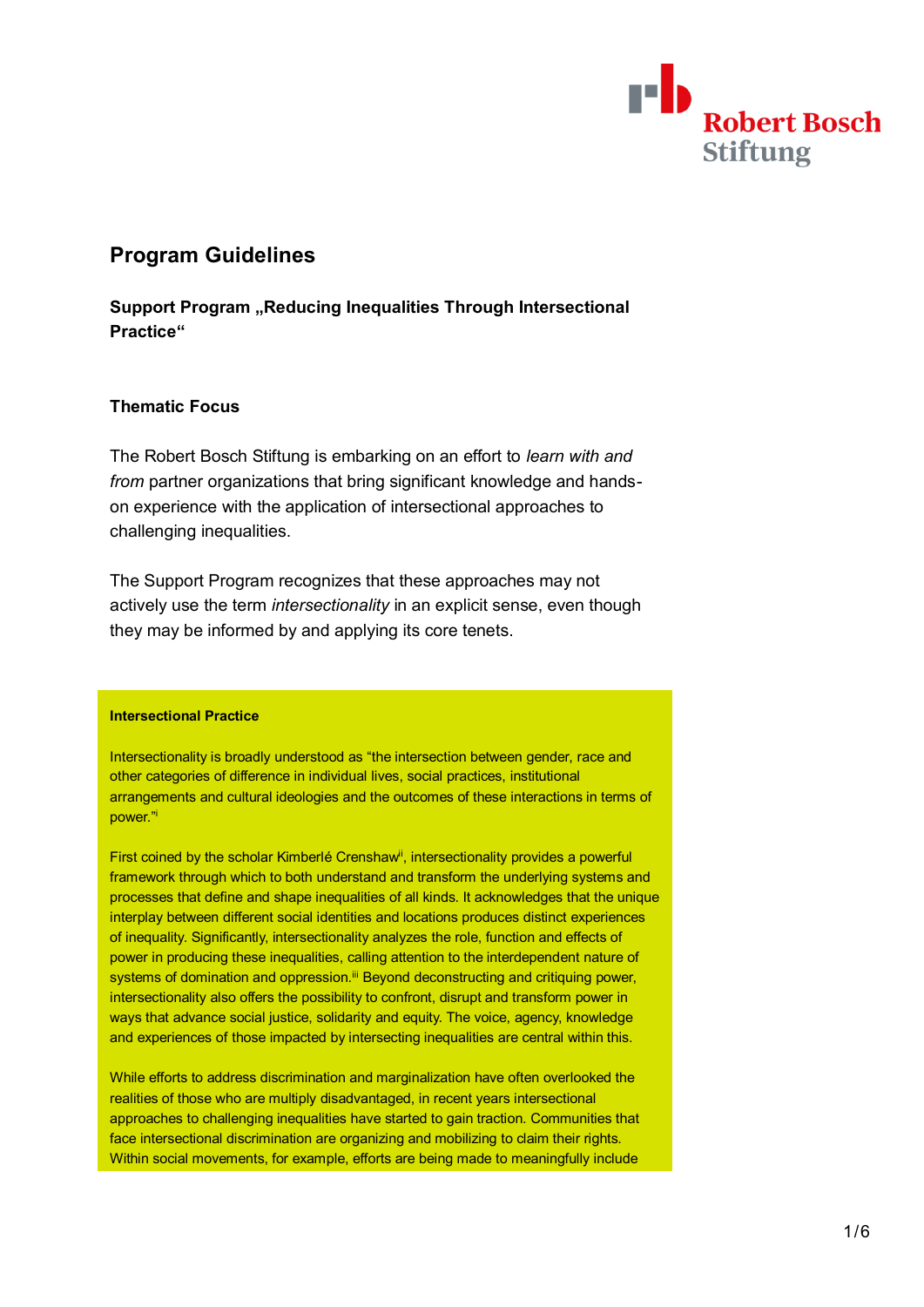

the voices and priorities of communities which have previously been left out. In parallel, linkages across issues and struggles are being forged, leading to new and potentially more effective alliances. There are emergent efforts within established INGOS, foundations and development agencies, often spearheaded by champions within the organization, to introduce and embed intersectional perspectives within ongoing work. Tools and frameworks are being made available to undertake intersectional analysis, which is increasingly understood as a necessary component of program design. At the level of policy, with the commitment to "leave no one behind," the 2030 Agenda for Sustainable Development also provides a promising platform through which to optimize the implementation of the SDGs with an intersectional lens. The various proposals for the "Green New Deal" can also been seen to be incorporating an intersectional perspective.

As these examples illustrate, there is a growing recognition of the value of adopting an intersectional approach, however much needs to be done to further embed it within efforts to tackle inequalities. The Support Program recognizes that intersectionality is a highly complex and nuanced framework that has come to be used in a wide array of contexts with differing interpretations. Furthermore, there are many instances in which an intersectional lens is actively and effectively adopted without explicit use of this terminology.

The Program is interested in efforts that have been engaging with the core values and meaning of intersectionality in its fullest and deepest sense. This means that beyond a focus on the intersections of particular identities/categories and/or locations, there is a recognition of the interconnected systems and processes that cause and sustain discrimination and oppression, which informs the overall program strategy. By addressing the structures and root causes underpinning inequalities, these efforts are oriented towards systemic change and guided by a robust intersectional analysis of inequalities. Communities that are impacted by intersecting inequalities lead and shape these efforts, animating the vision, strategy and analysis through their lived experiences. Intersectional approaches actively engage with questions of power and privilege, while also embracing a holistic view of the interconnectedness of issues and struggles, embodying solidarity as a key value.

A key aim of the Support Program is to learn how the principles of intersectionality are being translated into practice and policy, across different contexts, at different scales and through a range of approaches, with a view to ultimately promoting and strengthening intersectional practice more broadly in strategies to address inequality.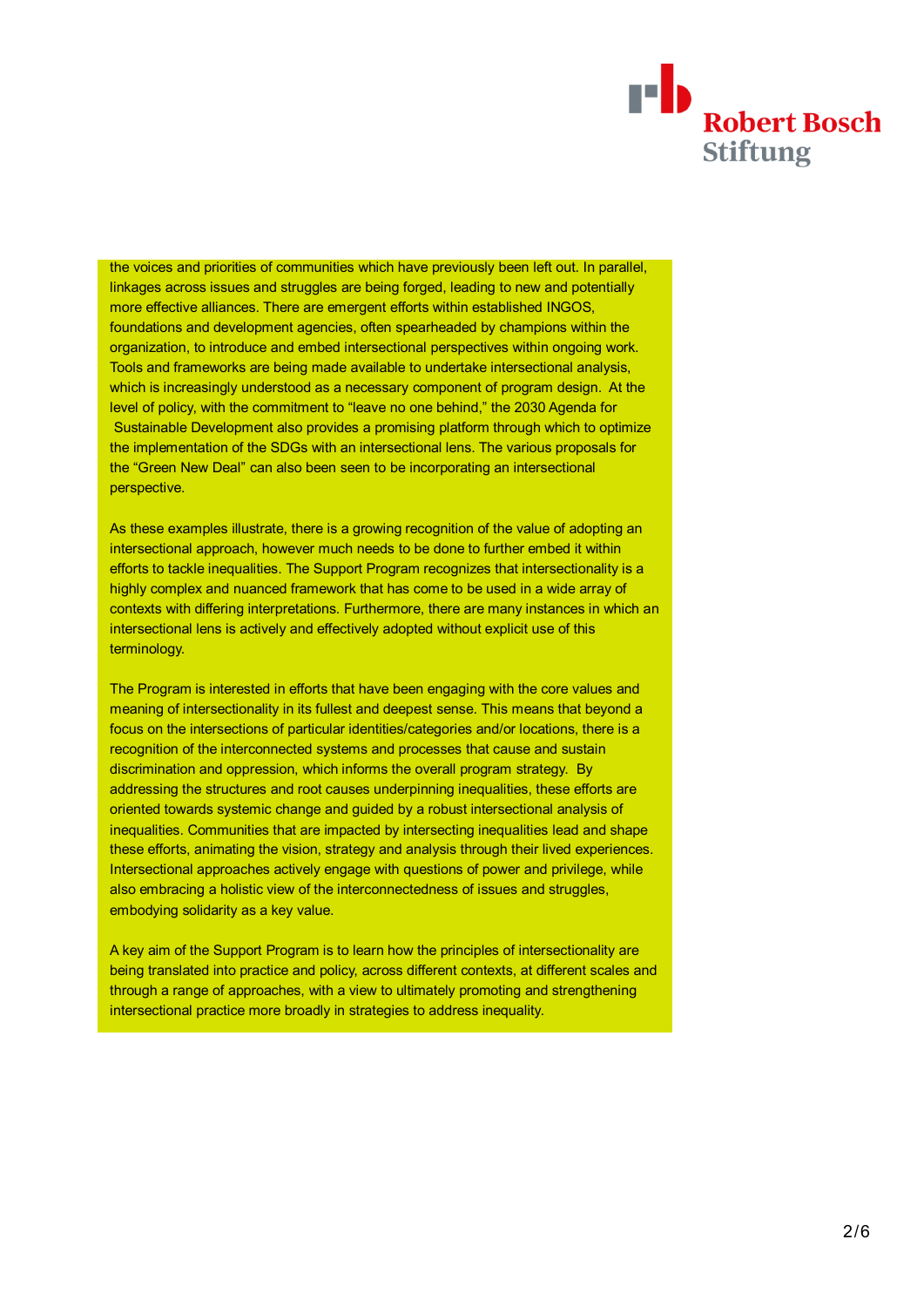

## **Project Focus**

Projects supported through the Program are expected to shed light on the four learning domains which have been identified as central to demonstrating the relevance of intersectional approaches to reducing inequalities. Projects should engage with at least two of the following learning domains:

## 1.) **Application of Intersectional Approaches**

How are intersectional approaches being used to understand and tackle systemic inequality? What does this look like in practice?

#### 2.) **Value and Impact of Intersectional Approaches**

What is transformative about using an intersectional perspective to challenge inequalities? How does adopting an intersectional approach lead to greater success in challenging inequalities? What kinds of evidence effectively conveys the unique contribution and impact of intersectional approaches?

## 3.) **Proliferating Intersectional Approaches**

How can policy and practice better account for the complex contextual realities and interactions between intersecting inequalities? What are the barriers and opportunities for taking intersectional approaches forward? What is needed in order to further embed an intersectional approach in efforts to challenge inequalities at different scales? How can the wider application of practical methods and tools enable intersectional approaches to be replicated and expanded?

### 4.) **Supporting Intersectional Approaches**

What forms of support would be most valuable to initiatives embracing or wanting to apply intersectional approaches?

The Program is open to projects from a broad range of contexts that engage with differing dimensions of inequalities. Projects should demonstrate the relevance of intersectional approaches and present practical methods and tools for their wider application. Climate change,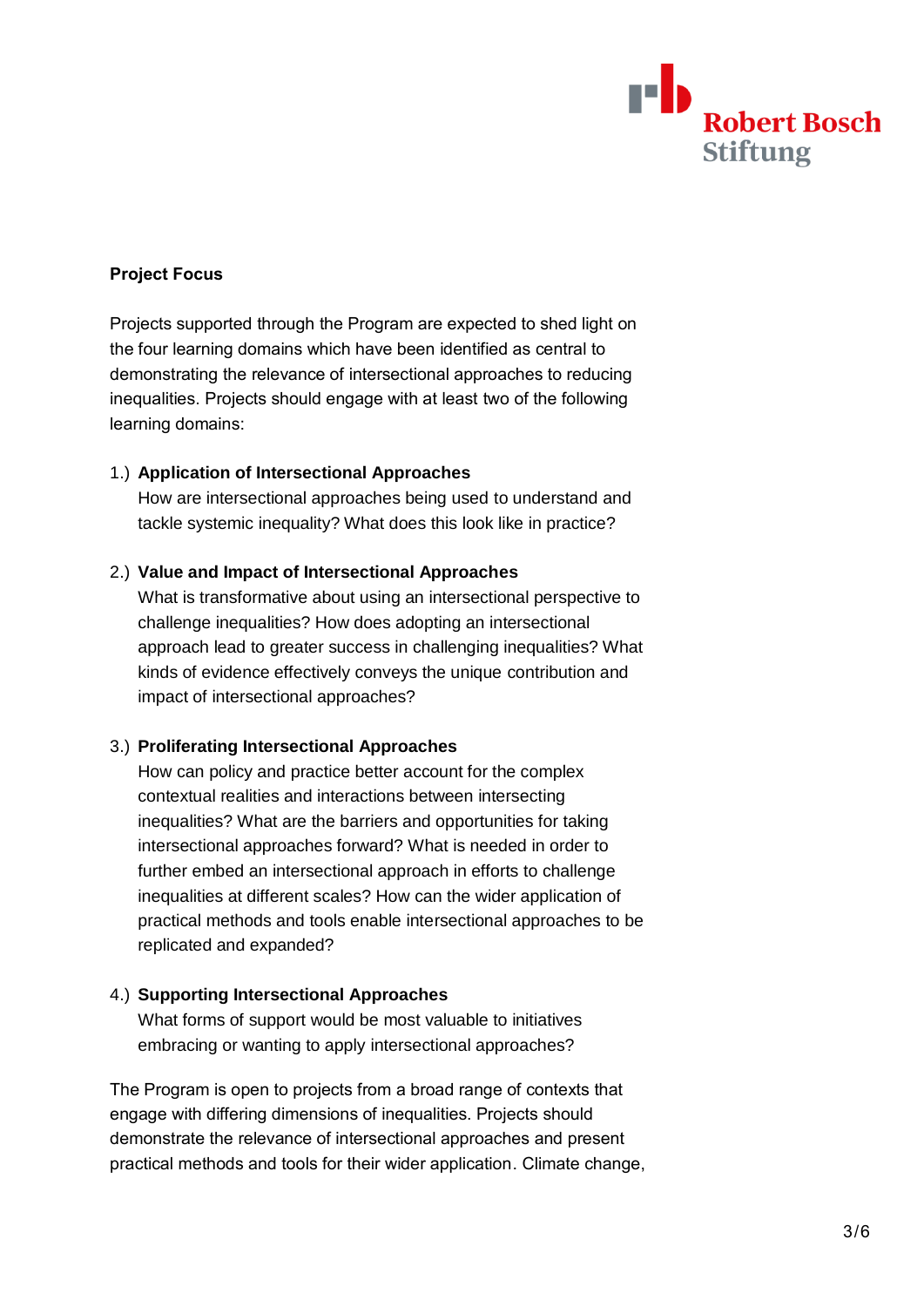

migration, peace and technological change are of special interest to the Foundation.

Through their participation in the Program, partners have the opportunity to examine, review and reflect on their existing practice, using the findings from this process to strengthen and improve the effectiveness of their future programs and to contribute to the broader learning agenda of the Support Program itself. Funds are also provided to assist partners in better understanding their work, by engaging in activities such as processes of documentation, analysis, learning, reflection and planning that contribute to future-oriented, practical action. Projects that combine research and practice in line with the guidelines were also welcome. All projects are expected to produce outputs that express a compelling case for using intersectional approaches and help provide recommendations for its wider application; proposals with creative approaches and formats are encouraged.

Along with carrying out their individual projects, partners are also supported to engage with each other and the Robert Bosch Stiftung Inequality Team over the course of the project cycle. The goal is to facilitate mutual exchange and learning so that partners can share and reflect collectively on their experiences with intersectional practice. Partners are invited to attending several virtual sessions over this year, as well as a final workshop in January 2022.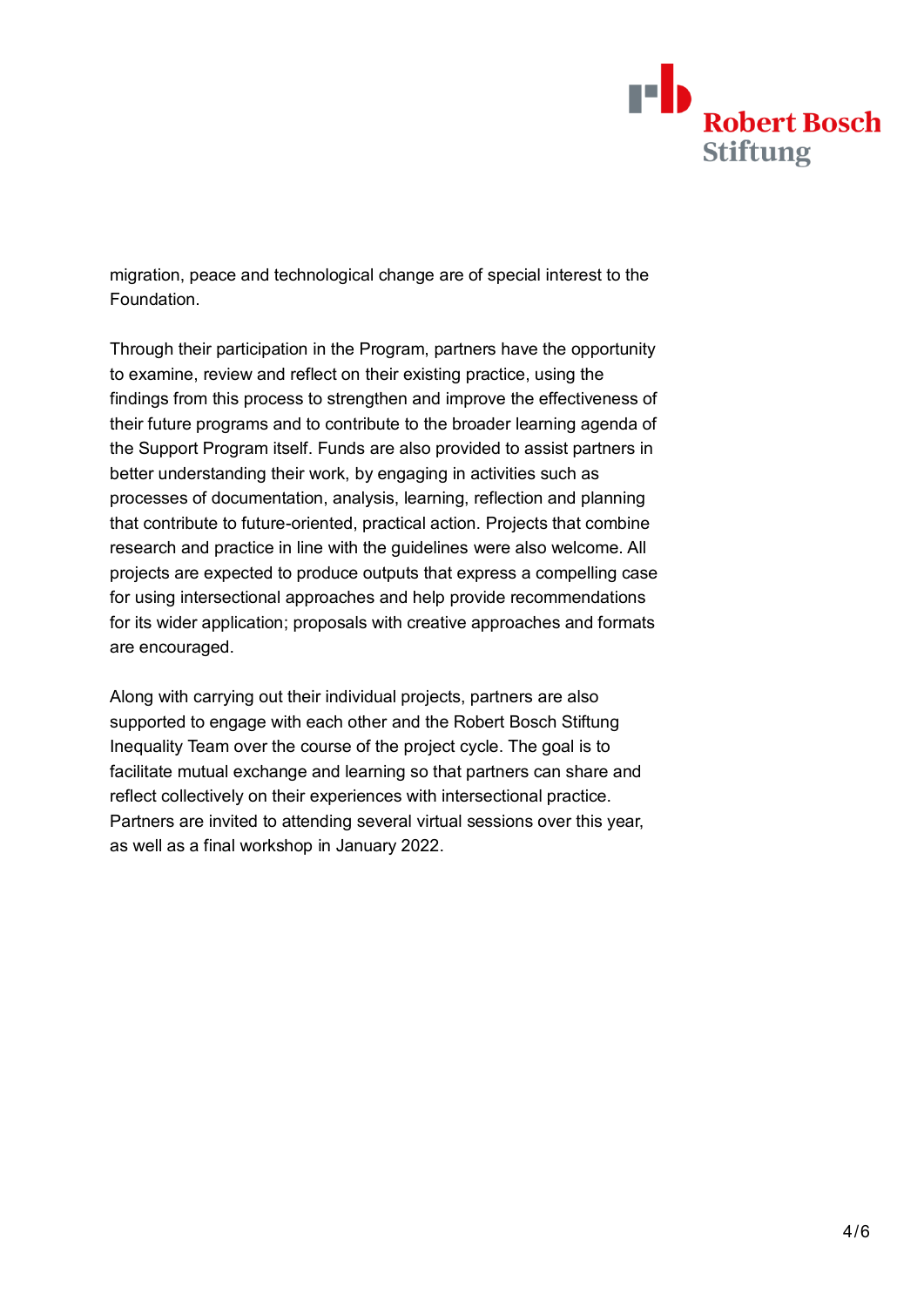

## **Eligibility**

- Applicants must be a registered organization, with the ability to demonstrate the charitable aims of the project.
- Applicants may be based anywhere in the world; there is no geographic limitation.
- Applicants must have a robust engagement with intersectional approaches to reducing inequalities demonstrated by a strong grasp of the core tenets of intersectionality and at least three years of translating intersectional approaches into practice. Priority will be given to initiatives formed and led by persons from communities who experience intersecting inequalities.

## **Criteria**

Ideally, a project exhibits the following characteristics:

- Prioritizes the voice and active participation of individuals who experience intersecting inequalities
- Indicates how intersectional work has led or is leading to a reduction in inequalities
- Provides a replicable model or approach with potential for wider application
- Conveys an orientation towards learning and reflection, and to sharing this knowledge with others through wider stakeholder engagement
- Produces a creative and engaging output with potential to inspire others
- Identifies wider audiences to which it will convey its methods and approaches
- Draws on organizational capacity and reach in influencing key actors or processes

One aim of the Program is to bring different groups into contact with each other in order to further enhance the potential for learning, understanding and networking. Along with the quality of individual